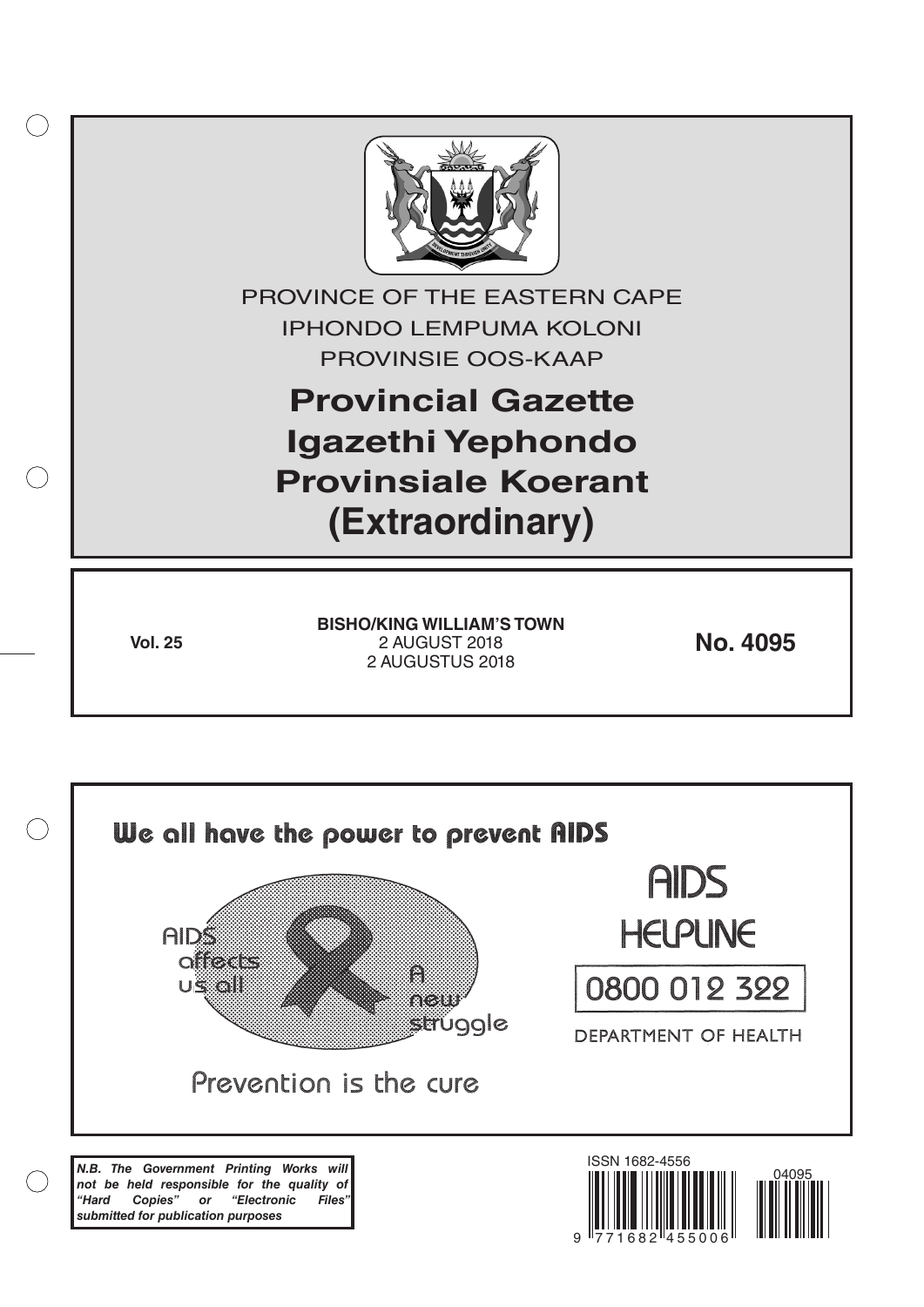## **IMPORTANT NOTICE:**

**The GovernmenT PrinTinG Works Will noT be held resPonsible for any errors ThaT miGhT occur due To The submission of incomPleTe / incorrecT / illeGible coPy.**

**no fuTure queries Will be handled in connecTion WiTh The above.**

## **CONTENTS**

|     |                                                                                                          | Gazette | Page |
|-----|----------------------------------------------------------------------------------------------------------|---------|------|
|     |                                                                                                          | No.     | No.  |
|     | <b>PROVINCIAL NOTICES • PROVINSIALE KENNISGEWINGS</b>                                                    |         |      |
| 132 | Eastern Cape Gambling Act (5/1997) (as amended): Notice for the publication of the Eastern Cape Gambling | 4095    |      |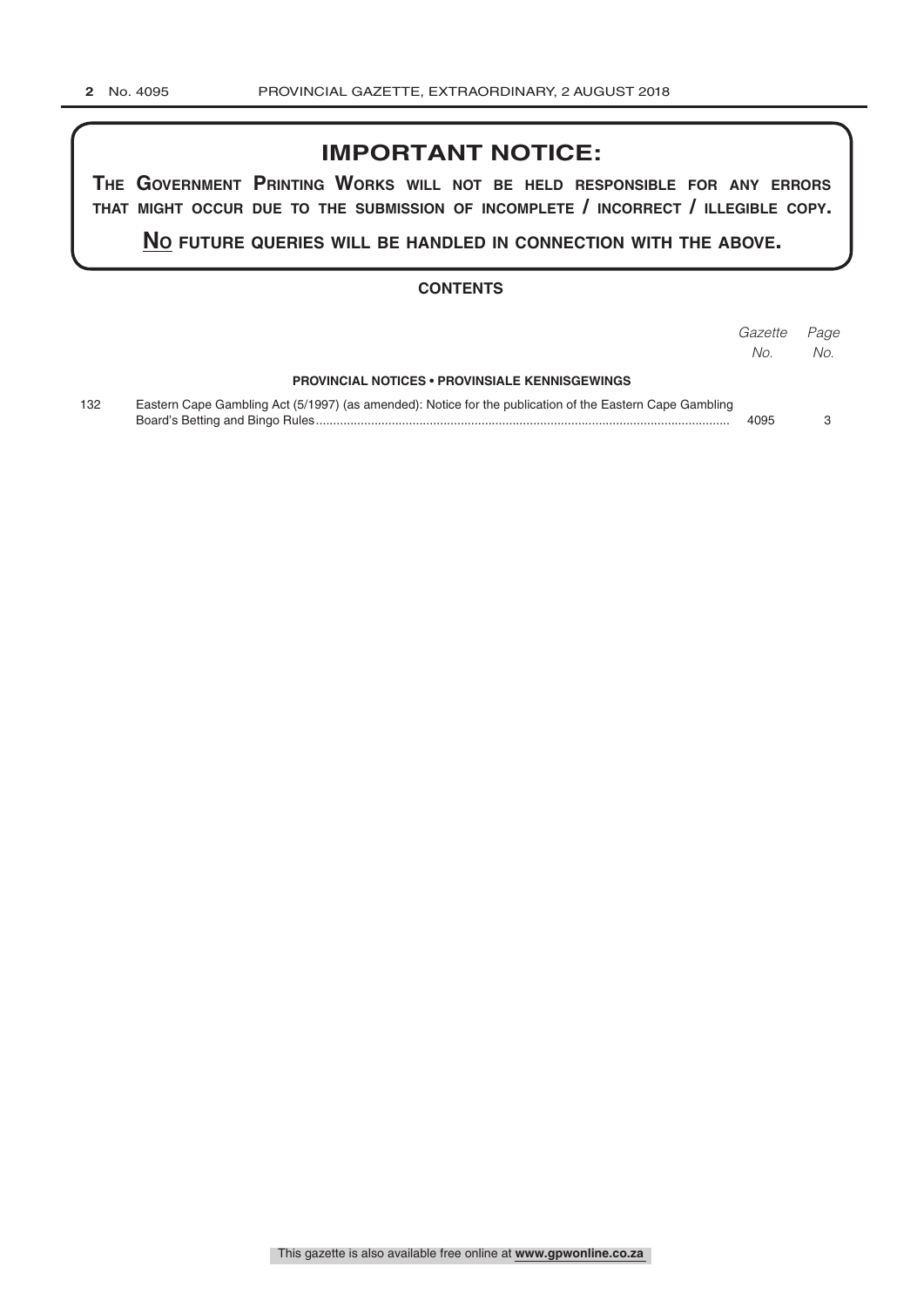## Provincial Notices • Provinsiale Kennisgewings



## **NOTICE IN TERMS OF SECTION 81 OF THE EASTERN CAPE GAMBLING ACT, 1997 (ACT NO. 5 OF 1997) (AS AMENDED)**

Notice for the publication of the Eastern Cape Gambling Board's Betting and Bingo Rules is hereby given in terms of section 81 of the Eastern Cape Gambling Act, 1997 (Act No. 5 of 1997) (as amended) ("the Act") after consultation with the Responsible Member of Economic Development, Environmental Affairs & Tourism.

Section 81 of the Act states that:

*"The board may, after consultation with the responsible Member, and by notice in the Provincial Gazette, make rules not inconsistent with the provisions of this Act relating to the exercise of its powers and the performance of its functions including –* 

- *(a) any matter pertaining to an application for a licence or registration;*
- *(b) the management and control of licensed premises and gambling operations;*
- *(c) rules for playing of any gambling game or betting;…..".*

This Notice shall take effect on the date of publication thereof, and shall subsist until such date as it is withdrawn by the responsible Member by notice, and shall remain in effect as if enacted by the Act. Copies of the approved rules are also available and downloadable on the Eastern Cape Gambling Board website (www.ecgbb.co.za).

**RM ZwANE CHIEF ExECUTIvE OFFICER ECGB BUILDING QUENERA PARk QUENERA DRIvE BEACON BAy EAST LONDON 5241**

> FRAUD PREVENTION HOTLINE **0800 333 813**

**A GAMBLING PROBLEM HURTS** Call the Toll Free Counselling Line: **0800 006 008 or SMS 076 675 0710**